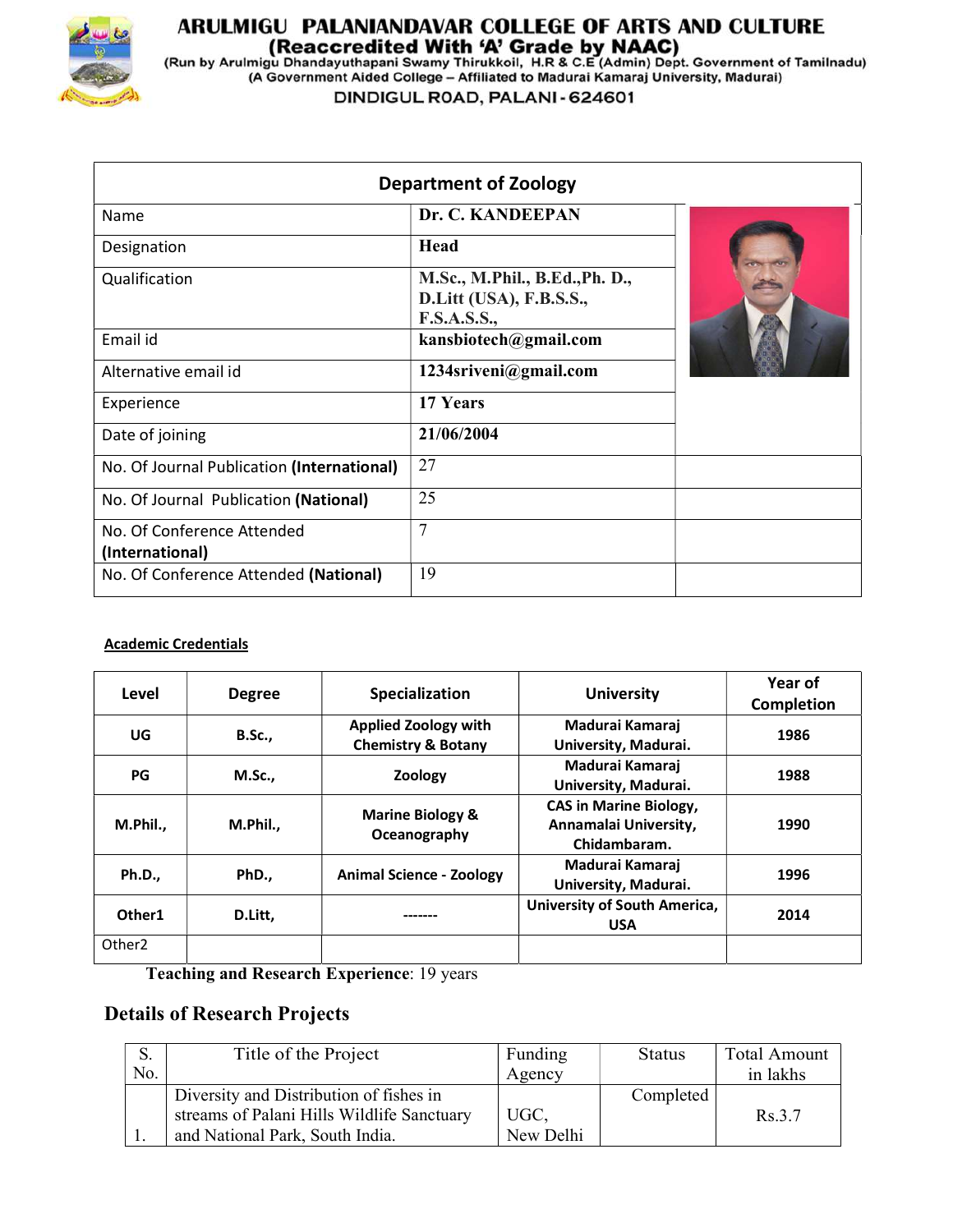### Research Guidance:

| <b>Name of the Degree Guided</b> | <b>On-Going</b> | <b>Submitted</b> | Awarded |
|----------------------------------|-----------------|------------------|---------|
| Master of Science                |                 |                  | -       |
| Master of Philosophy             |                 |                  |         |
| Doctor of Philosophy             |                 |                  |         |

## Member Nominated

Tamilnadu Govt. Nominated as a member in the District level Expert Appraisal Committee (Notification by the District Collector. RC No: 199/2016 (Mines) Dated : 08-05-2017.

### \*\*Details of Journal Publications:

## 1. International Journal Publication

- 1. Muthukumar, P and C.Kandeepan, 2009.Supplementation of four protein percentage to the basal diet of catfish (Mystus cavacius) fingerlings to analyses the optimum level of protein and body composition of fish. J.Aquatic feed science and nutrition. Journal of Aquaculture Feed Science and Nutrition: Volume: 1(4): 84-89 .
- 2. Muthukumar, P and C.Kandeepan, 2009. Effects of diets containing different proportions of chicken intestine waste on growth of Mystus vittatus. Journal of Natural Science and Technology – Life sciences and Bio-informatics, 1 : 78 – 80.
- 3. Meenakshi, S.A, Madumathy, P and C.Kandeepan, 2009. DNA Finger printing analysis of heavy metal induced genetic variations in Oryza sativa. Journal of Natural Science and Technology – Life sciences and Bio-informatics,  $1:75 - 77$ .
- 4. Kandeepan, C and C. Poongulali, 2009. Dietary Magnesium requirement of Oreochromis mossambicus. Journal of Natural Science and Technology – Life sciences and Bio-informatics,  $1:67-72$ .
- 5. Kandeepan, C and C. Poongulali, 2009. Effect of Endohyper on biochemical constituents of freshwater fish Mystus vittatus. Journal of Natural Science and Technology – Life sciences and Bio-informatics,  $1:48-53$ .
- 6. Charulatha.R, S.Prabhakar, P.Sivamani, C.Kandeepan and V.Thiagarajan. 2012. Characterization and clinical application of extracellular lipase by microorganisms from soil. Int. Journal of Current Science. Vol.3:61-66. (ISSN:2250-1770)
- 7. Charulatha.R, S.Prabhakar, S. Puratchimani, P.Sivamani, C.Kandeepan and V. Thiagarajan. 2012. Serotyping of Salmonella strains isolated in and around Madurai, India. Int. Journal of Current Science. Vol.3:57-60. 20. (ISSN: 2250-1770).
- 8. Kandeepan,C. 2013. Dietary Calcium requirement of Oreochromis mossambicus. Int.J.curr.microbiol.App.Sci. Vol. 2 (5): 89-97. (ISSN: 2319-7706)
- 9. M. Mary Queen, P. Martin, K. Elumalai, C.Kandeepan, R.V.Kalaimathi and P.Sivamani. 2014: Effect of Selected Plant Fumigants against Dengue fever Vector Aedes aegypti (Linn). International Journal of Current Research and Academic Review. 2(8): 294-303.  $(ISSN - 2347 - 3215)$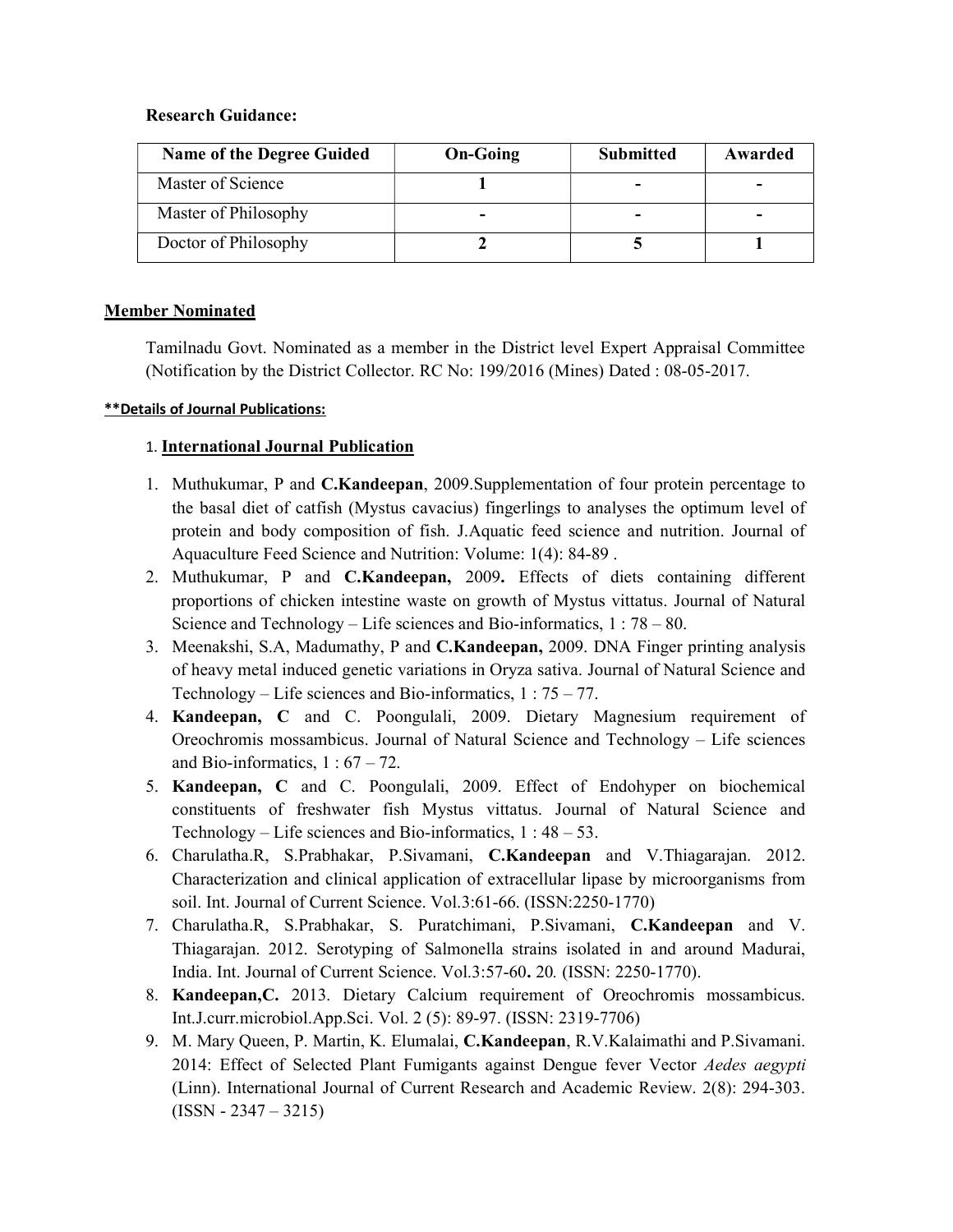- 10. C.Kandeepan, 2014. Hematological and Biochemical Parameters on Few Fresh Water South Indian Teleosts. International Journal Current Microbiology and Applied Science: 3(9): 1015-1022. (ISSN: 2319-7706)
- 11. B.Asha Nancy, K.Elumalai1, P.Sivamani, and C.Kandeepan and R.V.Kalaimathi.2014. Screening of Bacteria from selected marketed fishes and their sensitivity spectrum to extracts of spicy indigenous plants. International Journal of Current Research and Academic Review. 2(8): 281-293. (ISSN - 2347 – 3215)
- 12. C.Kandeepan. 2014: Effect of Stress on Haematological Parameters of Air Breathing Loach Lepidocephalus thermalis (Cuv&Val). International Journal of Current Research and Academic Review. 2(8): 309-322. (ISSN - 2347 – 3215)
- 13. Veeraragavan.M., Balwin Nambikkairaj., Sivamani. P., Kandeepan. C and Thanighaiarassu.,R.R ., (2013). The hypolipidemic activity of T-Colostrol, a Siddha preparation in hypercholesterolemia induced Albino Wistar rats. International Journal of Recent Scientific Research Vol. 4, Issue, 4, pp. 463 –468. (ISSN: 0976-3031).
- 14. Jeevalatha.A, Kandeepan. C., Sivamani. P and Thanighaiarassu.R.R, (2013): Effectiveness of Cissus Quadrangularis, Michelia champaca, Cassia auriculata against Hyperuricemia in albino wistar rats. International Journal of Recent Scientific Research.Vol. 4, Issue, 4, pp. 444 – 45. (ISSN:0976-3031)
- 15. P.Sivamani, B.Asha Nancy, M.Mary Queen, R.V.Kalaimathi, C.Kandeepan. 2014. Ocular infection –Fungal isolates and their sensitivity to essential oils of selected herbals. International Journal of Scientific Research..Vol. 3 (9):8-13. ( ISSN No: 2277 – 8179)
- 16. P.Sivamani, B.Asha Nancy, M. Mary Queen R.VKalaimathi, C.Kandeepan, 2014. Otitis Externa –Bacterial Isolates and Their Sensitivity to Essential Oils of Selected Indigenous Plants. International Journal of Scientific Research.Vol. 3 (9):13-18. ( ISSN No: 2277 – 8179)
- 17. K.Krishnaveni and C. Kandeepan (2017). Diversity and structure of Spider assemblages in Sirumalai Hills, Dindigul District, Tamilnadu. Proceedings of 50th IRF International Conference, 24th September, 2017, Chennai, India, Page – 53-56.
- 18. Rathika Chinniah, Murali Vijayan, Manikandan Thirunavukkarasu, Dhivakar Mani1, Kamaraj Raju, Padma Malini Ravi1, Ramgopal Sivanadham, Kandeepan C, Mahalakshmi N, Balakrishnan Karuppiah, (2016). Polymorphic Alu Insertion/Deletion in Different Caste and Tribal Populations from South India. PLoS ONE.11(6): e0157468. doi:10.1371/journal.pone.0157468.
- 19. Muthukumar.P and C. Kandeepan, (2015). Isolation Identification and Characterization of Probiotic Bacteria in Edible Inland fishes of Alagapuri dam and Paalaru Dam of Dindigul District. Venture International Journal of Biological Science. (ISSN.No:2454- 454X), Vol.1, Issue:1,PP 60-66. IMP.FAC.:2.699.
- 20. Muthukumar.P and C. Kandeepan(2015). Isolation, identification and characterization of probiotic organisms from intestine of fresh water fishes, International Journal of Current Microbiology and Applied Sciences. (**ISSN: 2319-7706**) Vol.4, Issue:3, PP-607-614. IMP.FAC.:2.937.
- 21. R. V. Kalaimathi, C. Kandeepan, P. Sivamani, D. Raghunathan (2015). Effectiveness of a Bacillus megaterium, as a probiotic in Salmonella typhimurium induced infection in rats, Journal of Pharmacy Research (ISSN: 0974-6943) Vol. ,9(2),177-181.
- 22. Neelamegam RameshKumar, Muthukalingan Krishnan, Chithan Kandeepan and Nagarajan Kayalvizhi.(2014). Molecular and functional diversity of PGPR fluorescent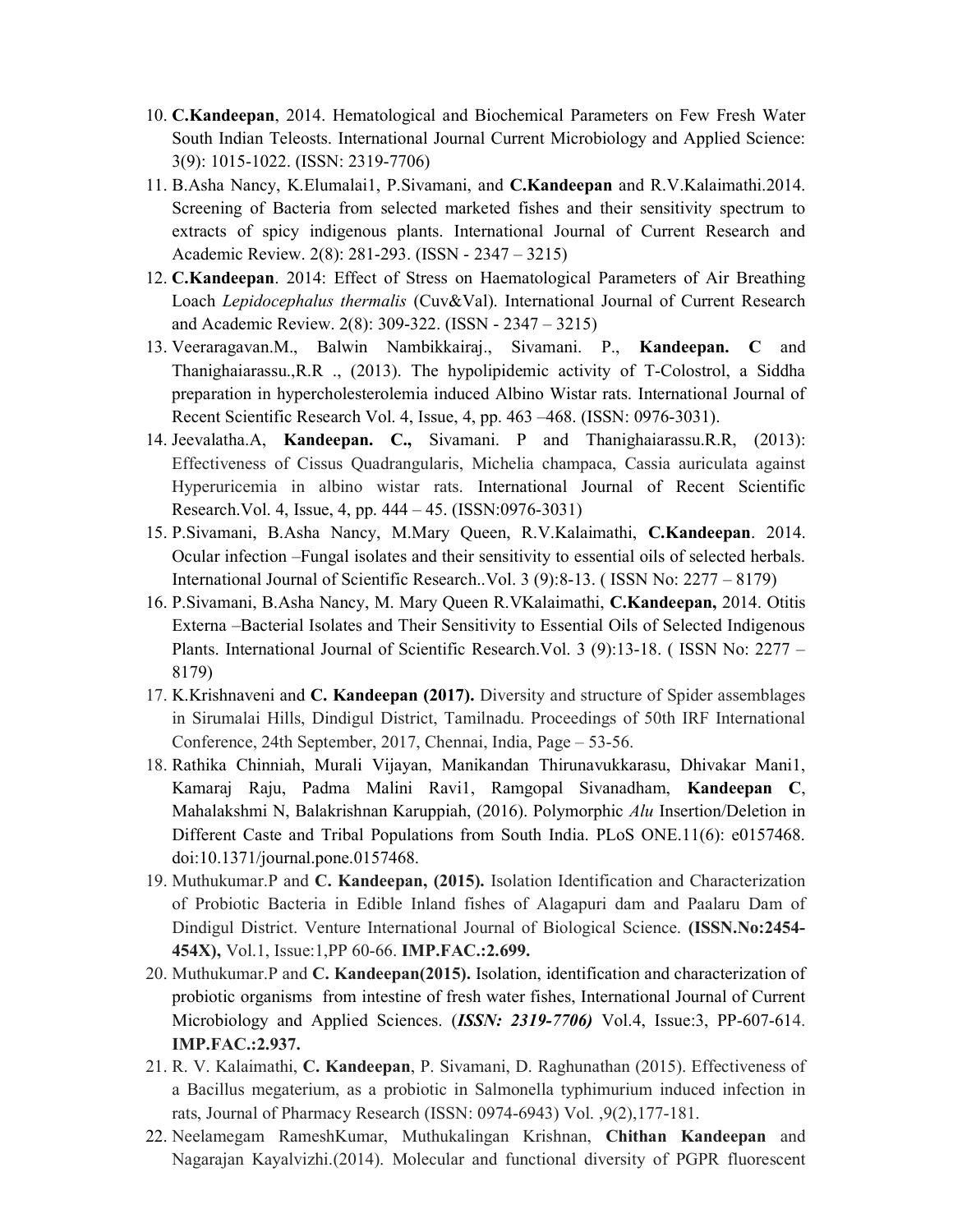Pseudomonas isolated from rhizosphere of rice (Oryza sativa L.) International Journal of Advanced Biotechnology and Research(IJBR). Vol5, Issue3, 2014, p490-505. (ISSN 0976-2612, Online ISSN 2278–599X).

- 23. S.Prabhakar, C.Kandeepan and P.Sivamani. (2014). Analysis on various Enzymes involved in Biodegradation of Lignocellulose by fungal isolates from wood and Soil. International Journal of Recent Scientific Research Research Vol. 5, Issue, 11, pp.2053- 2057
- 24. Kandeepan,C. 2013.Dietary Magnesium requirement of Mystus vittatus. Int.J.Curr.Microbiol. App.Sci. 2(5):8-17. (ISSN: 2319-7706)
- 25. S.Prabhakar , Dr.C.Kandeepan, R.Charulatha (2019). Isolation, Optimization and Characterization of Cellulose Enzyme Production by Bacillus subtilis, International Journal of Research and Analytical Reviews, Vol: 6(2), p 103-112.
- 26. Muthukumar.P, C.Kandeepan, R.V. Kalaimathi., (2019). Assemblage and characterization of Lactobacillus associated with gut of freshwater cultivable fishes of South India, International Journal of Life Sciences Research Vol. 7, Issue 2, pp: (433- 448), www.researchpublish.com.
- 27. K Krishnaveni, C Kandeepan., (2018). Biomonitoring of diversity and compostition of spider collection at Sirumalai hills, Dindigul district, Tamil Nadu. International Journal of Zoology Studies., Volume 3; Issue 1; Page No. 44-47

#### 2. National journal Publication:

- 28. Jeevalatha.A, C.Kandeepan, P.Sivamani (2019). Phytoconstituents and anti-gout activity analysis of selected medicinal plants, Pramana Research Journal, Vol: 9 (5), Pp: 1040- 1062.
- 29. Jeevalatha.A, C.Kandeepan , P.Sivamani, (2019. Analysis on antioxidant activity of selected antigout medicinal plants, Journal of Applied Science and Computations, Vol:6 (5), Pp 2893 – 2914.
- 30. S.Kalaimani and C.Kandeepan. (2017): Effect of Organophosphate-Pesticide on the Freshwater Fish Labeo rohita (Hamilton). Indian Journal of Natural Sciences,(ISSN: 0976 – 0997), Vol.8, Issue 44, Pp. 12700-12706.
- 31. Kandeepan.C, P.Sivamani, M.Maryqueen., R.R.Thanighaiarassu, B.AshaNancy, Varalakshmi. J., 2014. The Effect of Organic Manure and Supplementary Diet on Growth Performance of *Heteropneustus fossilis*. Indian Journal of Applied Research Vol. 4 (9): 547-552. ( ISSN - 2249-555X)
- 32. Kandeepan,C. 2013. Dietary Magnesium requirement of Cyprinus carpio Var communis. Indian Journal of Natural Sciences. Vol.3 (16): 1236-1243. (ISSN: 0976 – 0997)
- 33. Kandeepan,C. 2013.Impact of Mercury Chloride and Lead Nitrate on Haematological Profile of Fresh Water Fish, Catla catla. Indian Journal of Natural Sciences. Vol.3  $(16):1255-1260. (ISSN: 0976-0997)$
- 34. Dhanapal.R, Babitha.J, Kandeepan.C and Murugaian. P, 2012. Testicular Antifertility action of Cassia angustifolia in Male Albino Rates, Adv Bio Tech : 12(07S):59-62.
- 35. Jayakumar, K and C.Kandeepan, 2009. Protein Carbohydrate ratio in the tadpoles of Bufo Bufo as an index of toxic stress. J. Ecotoxicol.Environ. Monit.19(5):487-495.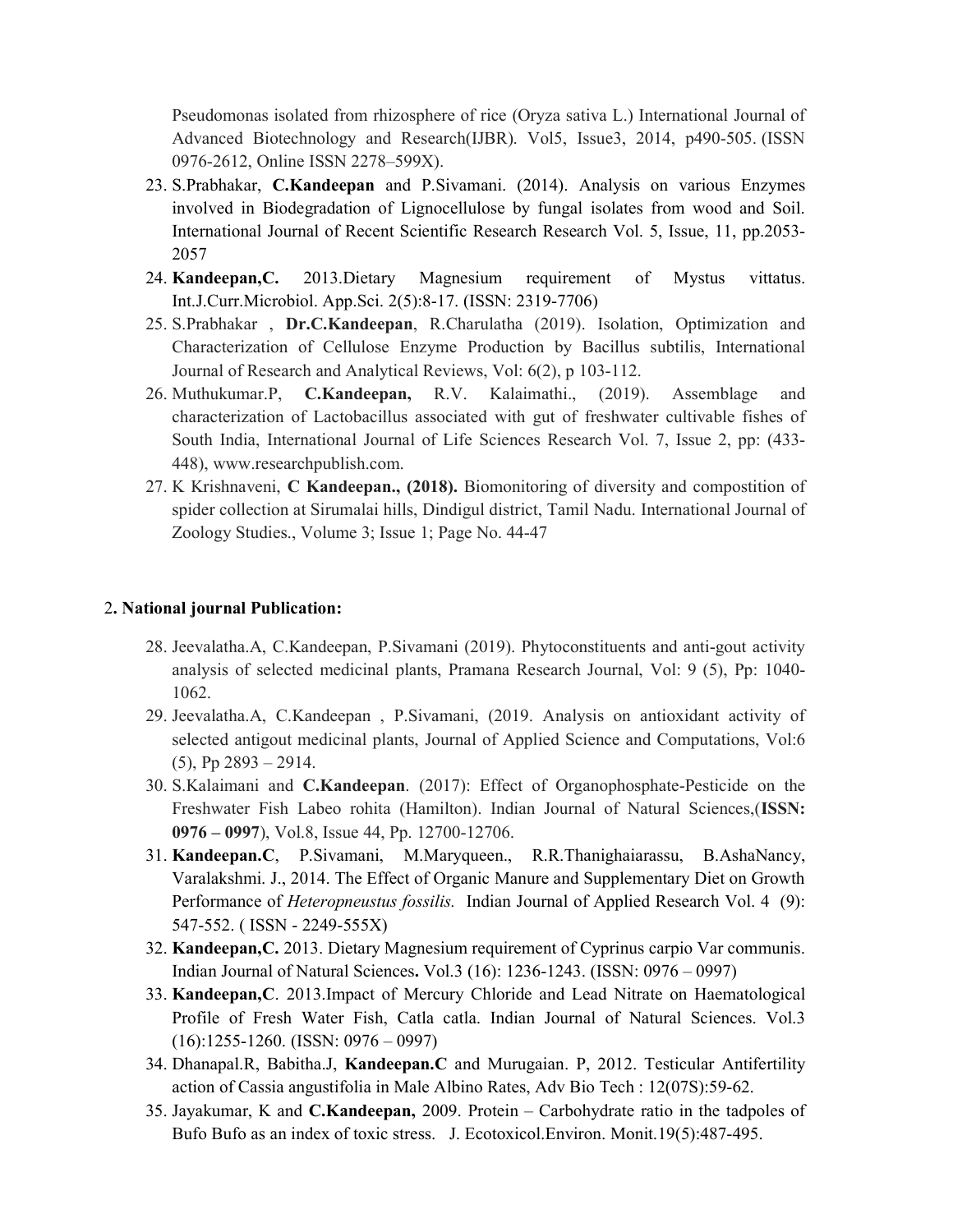- 36. Jayakumar, K and C.Kandeepan, 2009.Effect of pesticides on growth and oxygen consumption in the tadpoles of Bufo Bufo J. Ecobiol.25(2):111-119.
- 37. Jayakumar, K and C.Kandeepan, 2009. Impact of Synthetic insecticides on biochemical constituents of the non-target organism Bufo Bufo tadpoles. J. Ecotoxicol.Environ. Monit.19(5):487-495.
- 38. Meenakshi, S.A, Sugunabai, J and C.Kandeepan, 2009. A study of relative binding affinities of matrix metalloproteinase inhibitors using computer aided drug designing. Online Journal of Biotechnology research, 1(3):93-95.
- 39. Poongulali, C and C.Kandeepan, 2008. Dietary calcium requirement of the catfish Mystus vittatus. Journal of Ecobiology. 23(2): 187 – 195.
- 40. Kandeepan,C and S.Arunachalam, 2005. Dietary phosphorus requirement of Oreochromis mossambicus. Journal of Ecobiology. 17(6): 571 – 579.
- 41. Kandeepan,C and K.Balasubramanian, 1998. Length weight relationship of a polychaete Nereis (Ceratonereis) burmensis (Monro). J.Mar.Bio. Assoc. India.  $39(1&2):197-198.$
- 42. Kandeepan,C and P.S.Navaraj, 1993. Adaptive changes in respiratory metabolism of an air breathing fish Channa striatus (Bloch) exposed to crystal violet dye effluent. J. Ecotoxicol, Environ. Monit.3 (1): 27-30.
- 43. Kandeepan, C and K.Balasubramanian, 1993. Substrate preference of Nereis (Ceratonereis) burmensis monro J. Ecobiol. 5(4) : 307-309.
- 44. Kandeepan, C and K.Balasubramanian, 1993. Salinity tolerance of Nereis (Ceratonereis) burmensis monro (Annelida: Polychaetae) Environment and Ecology 11(1) : 78-79.
- 45. Kandeepan,C and K.Balasubramanian, 1992. Toxicity evaluation of water soluble fraction, of diesel to Nereis (Polychaetae). J. Ecotoxicol Environ. Monit. 2(2):153-155.

#### Proceeding Publication

- 1. Kandeepan,C and S.Arunachalam, 2003.Phosphorus supplementation to fish diet containing silk worm pupae as a protein source. Proc., of Int. Sem. Recent Adv. In Bio-Technology, 24<sup>th</sup> and 25<sup>th</sup> Feb. 2003 P.R.College, Tanjore. India p.48-55.
- 2. R.Dhanapal, C.Kandeepan and P.Murugaian. (2014) Effects of euphorbia antiquorum latex on histological and Biochemical changes in female albino rats. Proceedings of the UGC Sponsored One day National level seminar on "Recent trends in Nanobiotechnology, Bioinformatics, Bio-diversity and its conservation and Environmental Impact on global warming: Page 18-28, ISBN. 978-93-80657-03-5.
- 3. K.Krishnaveni & C. Kandeepan. (2014): Diversity of spiders (arachnida: araneae) in Sirumalai hills of south india. Proceedings of the UGC Sponsored One day National level seminar on "Recent trends in Nano-biotechnology, Bioinformatics, Bio-diversity and its conservation and Environmental Impact on global warming: Page 36-40, ISBN. 978-93- 80657-03-5.
- 4. C.Baskaran, P.Sivamani, C.Kandeepan, V. RathaBai (2014): Computer Aided Drug Designing (CADD) for BCR-ABL Kinase Protein Controlling Chronic Myeloid Leukemia (CML). Proceedings of the UGC Sponsored One day National level seminar on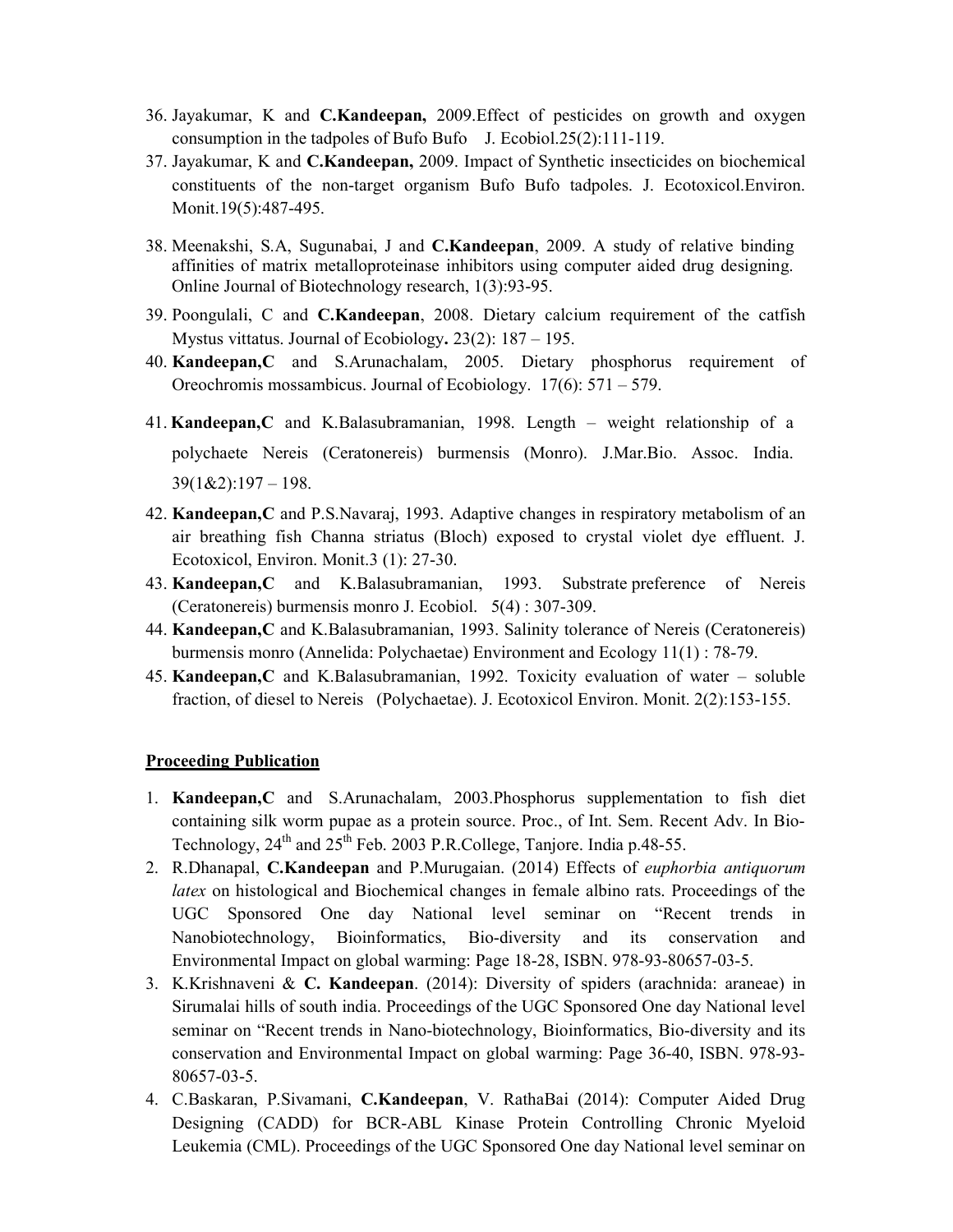"Recent trends in Nano-biotechnology, Bioinformatics, Bio-diversity and its conservation and Environmental Impact on global warming: Page 143-149, ISBN. 978-93-80657-03-5.

- 5. R.V.Kalaimathi, C.Kandeepan, P.Muthukumar, and P.Sivamani.(2014): Effectiveness of a lactobacillus acidophilus in salmonella typhimurium induced infection in rats. Proceedings of the UGC Sponsored One day National level seminar on "Recent trends in Nano-biotechnology, Bioinformatics, Bio-diversity and its conservation and Environmental Impact on global warming: Page 18-28, ISBN. 978-93-80657-03-5.
- 6. R.V.Kalaimathi,C.Kandeepan and D.Kayathri, (2018). Immunomodulatory activity of probiotics against Salmonella typhimurium infected mice, International scientific congress "Medical and biological sciences: Achievements and perspectives" 25-26 April 2018, ST. Joseph University in Tanzania, Pp: 40-47.
- 7. Kandeepan,C and P.S.Navaraj, 1990. Effect of crystal violet Dye Effluent on the Biochemical Constituents of Channa striatus (Bloch). The Second Indian Fisheries Forum Proceedings May 27-31-1990, Mangalore, India p.217-218.

## Books Published

- 1. Dr. C. Kandeepan. 2014: PROBIOTICS, Om Sakthi Publications, Pages: 78, ISBN-978-81-909191-6-5.
- 2. Dr. C. Kandeepan. 2014: Manual on Clinical Lab Technology, Om Sakthi Publications, Pages: 105, ISBN- 978-81-909191-5-8.
- 3. Dr. C. Kandeepan and R.V.Kalaimathi. (2013). INVERTEBRATA. (187 Pages). Book for Distance Education,Madurai Kamaraj University, Madurai.
- 4. Dr. C. Kandeepan , Proceedings-Recent Trends in Nan-Botechnology, Bioinformatics, Bio-Diversity and its Conservation and Environmental Impact on Global Warming- 2014, Shanlax Publications. Pages: 223, ISBN:- 938065703-X
- 5. S.Kalaimani, S.Kowsalya, and Dr. C. Kandeepan (2019). A Text Book of Practical Invertebrates. LAP LAMBERT Academic Publisher. Pages :1-164, ISBN: 978-613-9- 92841-

| S.No           | Conference Name                                                                     | Place                                                             | Date                          |
|----------------|-------------------------------------------------------------------------------------|-------------------------------------------------------------------|-------------------------------|
|                | Second Indian fisheries Forum                                                       | Mangalore                                                         | May 27-31,1990                |
| 2              | State Level Seminar on Biotechnology                                                | Yadava College for Men,<br>Madurai                                | 01/03/2007                    |
| 3              | International conference& workshop in<br>medical microbiology                       | MICROLABS -<br><b>VELLORE</b>                                     | 15/06/2008                    |
| $\overline{4}$ | International conference on Genomic Sciences                                        | Madurai Kamaraj<br>University, Madurai                            | $12/11/2010$ to<br>14/11/2010 |
| 5              | International conference& workshop in<br>Immunological Techniques                   | MICROLABS -<br><b>VELLORE</b>                                     | 3/01/2010                     |
| 6              | Tamil Science National Conference                                                   | M.S. University                                                   | Oct 7-8,2010                  |
| $\overline{7}$ | National Science day Awarness Programme<br>on Energy and Environmental Conservation | A.P.A college of Arts<br>and culture, Palani                      | 28/02/2012                    |
| 8              | State Level Seminar on Recent trends in<br>Biotechnology and Bioinformatics         | A.P.A college of Arts<br>and culture, Dept. of<br>Zoology, Palani | 30/03/2012                    |
| 9              | International conference& workshop in Blood<br>banking                              | MICROLABS -<br>VELLORE                                            | 15/4/2012                     |

## \*\*Details of Conference/Seminar Attended: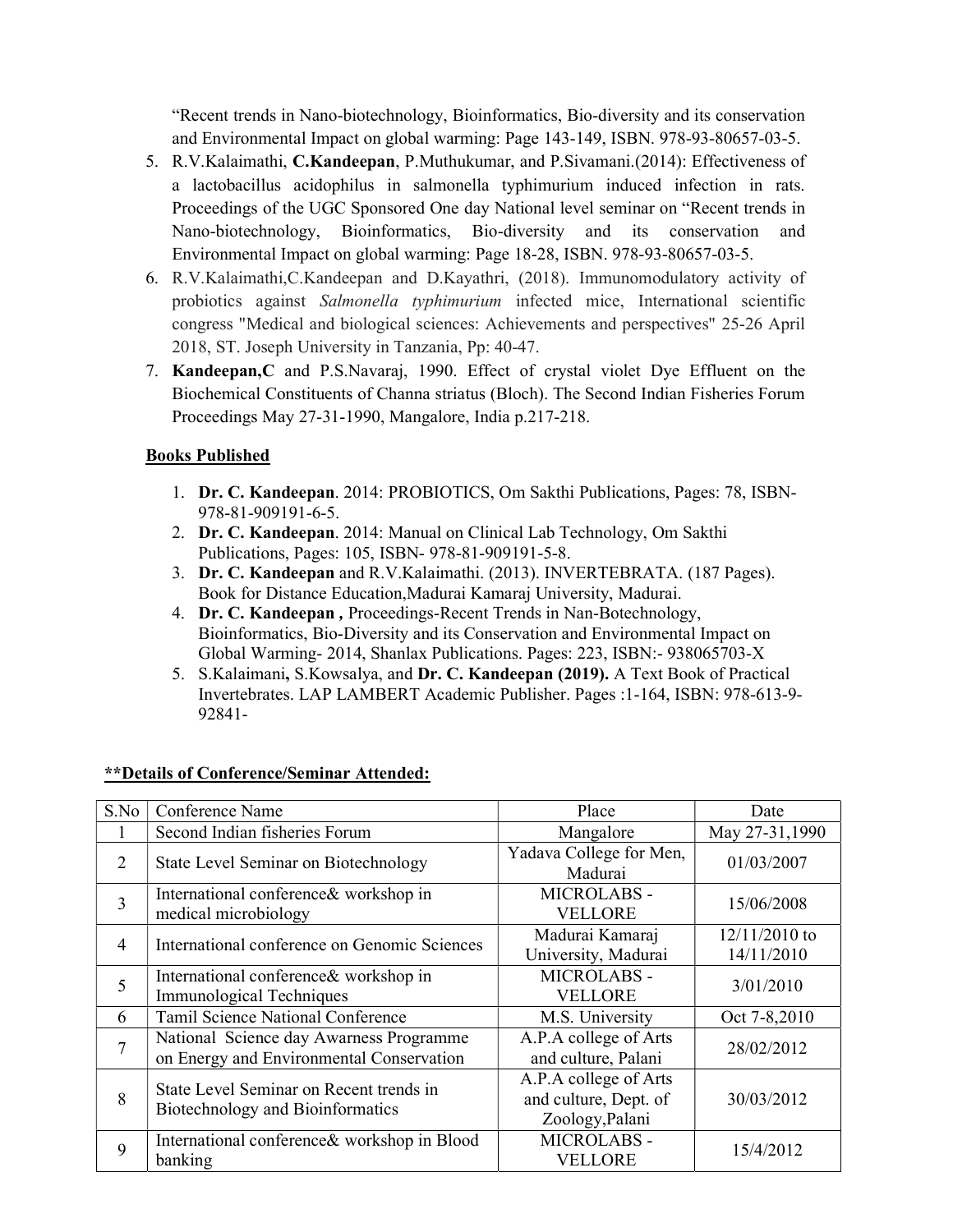| 10 | International conference& workshop in<br><b>Computer Lab Technologists</b>                                                          | MICROLABS -<br><b>VELLORE</b>                                     | 14/1/2012                    |
|----|-------------------------------------------------------------------------------------------------------------------------------------|-------------------------------------------------------------------|------------------------------|
| 11 | State Level Seminar on Biotechnology                                                                                                | YADAVA COLLEGE<br><b>FOR MEN</b>                                  | 01-03-2007                   |
| 12 | International Conference & Workshop in<br>Medical<br>Microbiology                                                                   | MICROLABS -<br><b>VELLORE</b>                                     | 12-06-2008 to<br>19-06-2008  |
| 13 | Recent Advances in Life Sciences                                                                                                    | H.H. The Rajah's<br>College, Pudukkotai                           | 28 & 29<br>December 2011     |
| 14 | International conference onGlobal<br>Competitiveness in Biology, Chemistry and<br><b>Environment: For Better Tomorrow</b>           | Rev.Jacob Memorial<br>Christian College,<br>Ambilikkai            | 03/02/2011                   |
| 15 | National level conference on Advances in<br>Modern Biology and Environment.                                                         | H.H. The Rajah's<br>College, Pudukkotai                           | 07 & 08 Feb 2013             |
| 16 | State Level Seminar Cum Workshop on Recent<br>Trends and Innovative Technologies in<br><b>Biological Sciences for Better Future</b> | A.P.A college of Arts<br>and culture, Dept. of<br>Botany, Palani  | 14 and 15 Feb<br>2013        |
| 17 | State Level Seminar on Renewable Energy and<br>their conservation with special reference to<br>Biotechnology                        | A.P.A college of Arts<br>and culture, Dept. of<br>Zoology, Palani | 12/03/2013                   |
| 18 | National Level seminar on Biodiversity-A<br>perspective for Future Era                                                              | A.P.A college for<br>Women, Dept. of<br>Zoology, Palani           | 28/01/2014                   |
| 19 | CSIR Sponsored National Conference on<br>Global opportunities for recent developments<br>in Science and Technology                  | Rev.Jacob Memorial<br>Christian College,<br>Ambilikkai            | 08/02/2014                   |
| 20 | UGC sponsored seminar on Sustenances of<br>Biodiversity in the Era of Bioinformatics                                                | A.P.A college of Arts<br>and culture, Dept. of<br>Botany, Palani  | 11/03/2015                   |
| 21 | One day National Seminar on Writing Skills of<br>Minor, Major Projects and Proposals for<br>Conference, Seminars and Workshops      | Rev.Jacob Memorial<br>Christian College,<br>Ambilikkai            | 12/09/2015                   |
| 22 | National conference on Botonicals and<br>Phytochemicals: The Challenges and promise<br>for Health care and Drug Development         | Rev.Jacob Memorial<br>Christian College,<br>Ambilikkai            | 04/02/2016                   |
| 23 | National level Symposium on Applications of<br><b>Biopolymers and Macromolecules</b>                                                | Rev.Jacob Memorial<br>Christian College,<br>Ambilikkai            | 25/01/2017                   |
| 24 | Lecture Workshop on"Biodiversity and<br>Bioresources: Conservation and Utilization                                                  | Govt. Arts College,<br>Karur                                      | 08-02-17 to<br>$10-02-17$    |
| 25 | National level Seminar on Biodiversity and<br>modern Bio-Technology- Prospects and<br>Challenges                                    | A.P.A college of Arts<br>and culture, Dept. of<br>Botany, Palani  | 10/03/2017                   |
| 26 | A Two day Science Academies Lecture<br>workshop on Recent Trends in Advanced<br>material Science                                    | A.P.A College, Dept of<br>Physics                                 | 01-09-2017 $&$<br>02-09-2017 |
| 27 | Science academic Lecture Workshop on<br>"Prospects and Challenges in Animal sciences                                                | NGM College, Pollachi                                             | $7/9/17$ and<br>8/09/17      |

| Name of the<br>$\sim$ No $\int_{\text{Training}}^{\infty}$ | <b>Place</b> | Period     | $\mathbf{\left\langle$ Sponsor<br>Conducted by |      | $\sum_{\text{ov}}$ specialization $\left \frac{\text{Application of}}{\text{Training}}\right $ |
|------------------------------------------------------------|--------------|------------|------------------------------------------------|------|------------------------------------------------------------------------------------------------|
| Recombinant DNA                                            | Madurai      | 21/12/2002 | <b>ICFBTR.</b>                                 | Bio- | Project                                                                                        |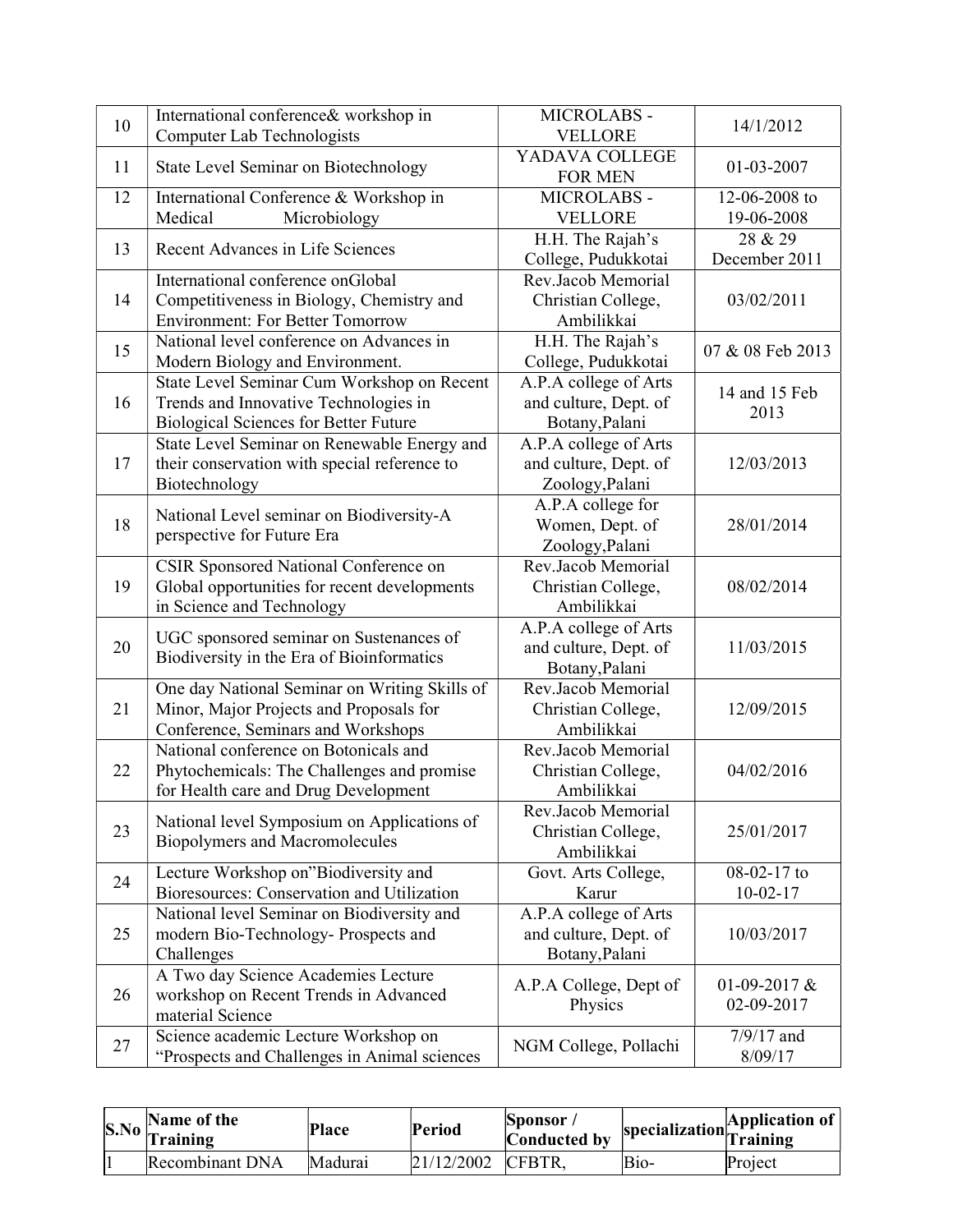|                | Technology                                                                                                                |                                                            | to<br>31/12/2002               | Palkalai Nagar,<br>Madurai                          | Technology                                                    | Guidance to<br>Students                          |
|----------------|---------------------------------------------------------------------------------------------------------------------------|------------------------------------------------------------|--------------------------------|-----------------------------------------------------|---------------------------------------------------------------|--------------------------------------------------|
| 2              | Workshop on<br>Guidance and<br>Counseling                                                                                 | Technical<br>Teacher<br>Training<br>Institute<br>Chennai   | 20/10/2003<br>to<br>22/10/2003 | Government of<br>India<br><b>Under MHRD</b>         | Educational<br>Guidance                                       | Guidance and<br>Counseling to<br><b>Students</b> |
| 3              | <b>International Training</b><br>course on Bio-<br><b>Technological Tools</b><br>in Plant Improvement                     | <b>KSRCAS,</b><br>Tiruchengode to 20/9/2003                | 7/9/2003                       | ICRO, EMBO,<br><b>UNESCO &amp;</b><br><b>KSRCAS</b> | Plant Bio-<br>Technology                                      | Improve the<br>Plant<br>Molecular<br>Techniques  |
| 4              | Sericulture<br>Technology Transfer<br>to Farmers of SC/ST<br>population                                                   | Kongunadu<br>Arts and<br>Science<br>College,<br>Coimbatore | 29/9/2004<br>to<br>30/9/2004   | UGC                                                 | Sericulture<br>Workshop                                       | Sericulture<br>Technology                        |
| 5              | Workshop on<br>guidance and<br>Counselling                                                                                | KSRCAS,<br>Tiruchengode 22/10/03                           | 20/10/03 to                    | Ministry of<br><b>HRD</b>                           | Educational<br>and career<br>guidance                         | Quality<br>improvement<br>programme              |
| 6              | Workshop on Nano<br>particles                                                                                             | A.PA.<br>College<br>Palani                                 | 12/3/2008                      | Dept of<br>Chemistry,<br>A.P.A.College,<br>Palani.  | Nano<br>particles                                             | Nano<br>technology                               |
| 7              | National Workshop<br>on Theory and<br>Practice of Advanced<br>Techniques for the<br>Characterization of<br>Nano-materials | <b>PSG College</b><br>lof<br>Technology                    | 19/01/2012<br>to<br>20/01/2012 | Dept of<br>Chemistry,                               | Nano<br>Materials                                             | Nano<br>technology                               |
| $\vert 8$      | One Day Workshop<br>on Next Generation<br>sequencing Data<br>Analysis                                                     | M.S<br>University,<br>Tirunelveli.                         | 2/03/2015                      | Department of<br>Biotechnology                      | <b>DNA</b><br>sequencing<br>Data Analysis Students            | Project<br>Guidance to                           |
| $\overline{9}$ | National Level<br>workshop on<br>Genomic Analysis<br>and Protein Designing Madurai<br>using Internet Tools                | Vevekananda<br>College,                                    | 06/10/2016                     | Department of<br>Zoology                            | For Molecular<br>Analysis<br>Using Internet Students<br>Tools | Guidance to                                      |

# Training Programme / Seminar Organized as Programme coordinator /Convener

| SI.N<br>$\bf{0}$ | Title                                                    | Location                                   | <b>Duration</b> | <b>Funding</b><br><b>Agency</b> |
|------------------|----------------------------------------------------------|--------------------------------------------|-----------------|---------------------------------|
|                  | Science Awareness Programme for<br><b>Rural farmers</b>  | Andipatti, Palani                          | 18-02-2011      | <b>TNSCST</b>                   |
|                  | Science Awareness Programme for<br><b>Rural Students</b> | A.P.A College of Arts &<br>Culture, Palani | 25-06-2011      | <b>TNSCST</b>                   |
|                  | Science Awareness Programme for Self<br>Help Groups      | A.P.A College of Arts &<br>Culture, Palani | 26-06-2011      | <b>TNSCST</b>                   |